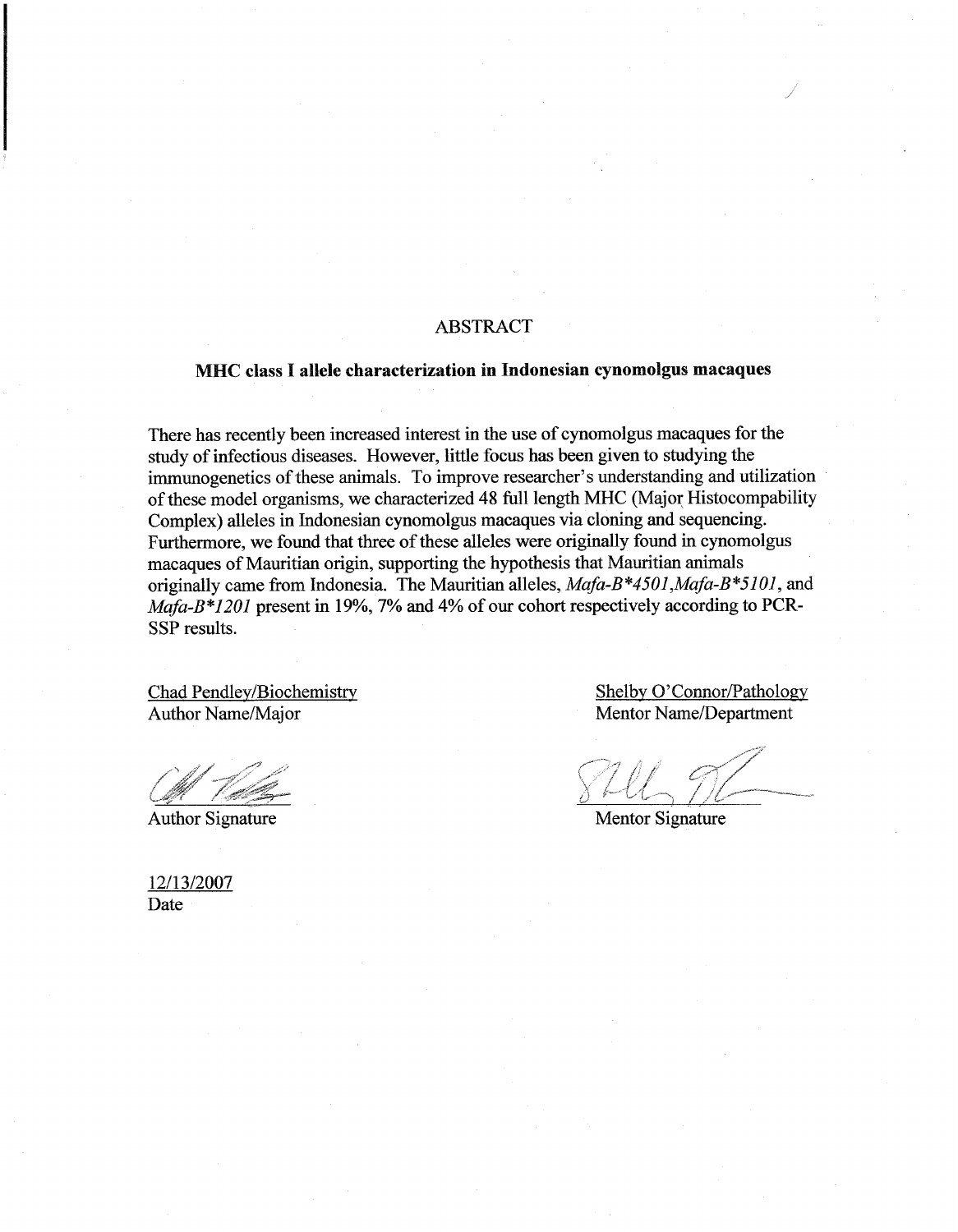# COVER SHEET

TITLE: MHC class I allele characterization in Indonesian cynomolgus macaques.

AUTHOR'S NAME: Chad Pendley

MAJOR: Biochemistry

DEPARTMENT: Biochemistry

MENTOR: Shelby O'Connor

DEPARTMENT: Pathology and Laboratory Medicine

YEAR: 2007

(The following statement must be included if you want your paper included in the library's electronic repository.)

The author hereby grants to University of Wisconsin-Madison the permission to reproduce and to distribute publicly paper and electronic copies of this thesis document in whole or in part in any medium now known or hereafter created.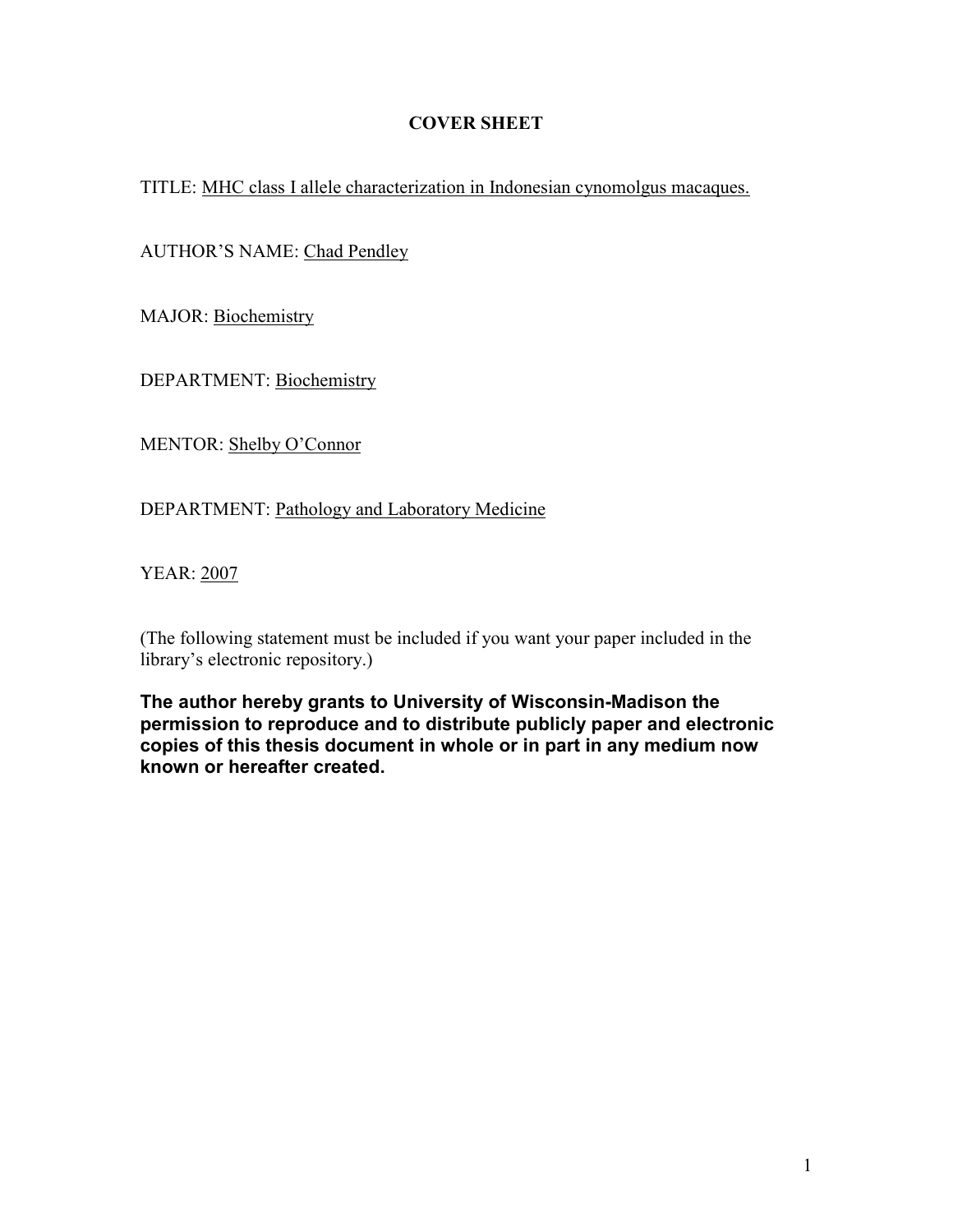### Abstract

There has recently been increased interest in the use of cynomolgus macaques for the study of infectious diseases. However, little focus has been given to studying the immunogenetics of these animals. To improve researcher's understanding and utilization of these model organisms, we characterized 48 full length MHC (Major Histocompability Complex) alleles in Indonesian cynomolgus macaques via cloning and sequencing. Furthermore, we found that three of these alleles were originally found in cynomolgus macaques of Mauritian origin, supporting the hypothesis that Mauritian animals originally came from Indonesia. The Mauritian alleles, Mafa-B\*4501, Mafa-B\*5101, and Mafa-B\*1201 present in 19%, 7% and 4% of our cohort respectively according to PCR-SSP results.

## Introduction

In the study of various infectious diseases and immunological responses, non-

human primates have proven to be invaluable as a model organism for research.

Recently, one of the most common primate models, the Indian rhesus macaque, has

become increasingly difficult to obtain due to export restrictions placed by the Indian

government (Marshall 2004). Fearing that this may delay or hinder current research,

several institutions such as the National Institution for Health (NIH) have become

actively involved in finding alternative non-human primates for research (ILAR Journal

2003).

 One non-human primate that has been receiving increased attention is the cynomolgus macaque (Macaca fascicularis). This species is becoming more widely used as a model for SIV, SARS infection, autoimmunity and anthrax studies around the world due to its abundant availability (Lawler et al. 2006; Negri et al. 2006; Vasconcelos et al. 2003). However, the use of a new model organism for research has drawbacks. The genetics behind immunological responses for cynomolgus macaques is relatively unknown. More specifically, the genetics of the major histocompatability complex (MHC) in these animals is not well understood.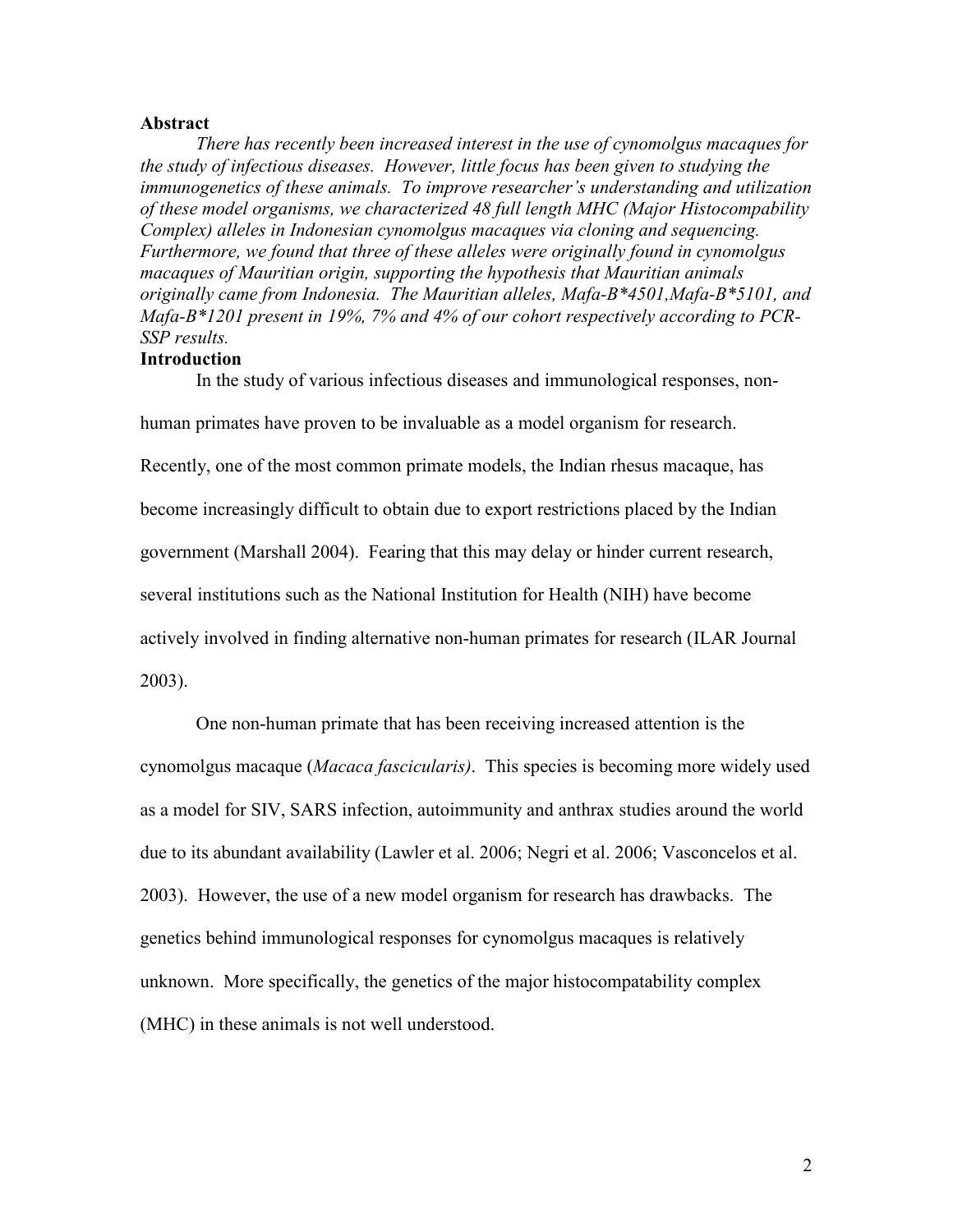The MHC is a receptor protein that presents peptide fragments from both internal and foreign proteins on the surface of cell membranes. CD8+ cytotoxic T lymphocytes recognize MHC class I proteins presenting peptides potentially derived from microbes and can stimulate the lysis of infected cells (Bontrop & Watkins 2005). Furthermore, the MHC region of the genome is characterized by a high degree of polymorphism, which allows cells to present a wider variety of peptides (Rudolph et al. 2006). The integral role of the MHC in immune responses makes it an important topic for immunogenetic studies.

The cynomolgus macaque has also proven to be a valuable animal model in the development of a human immunodeficiency virus vaccine due in part to its ability to develop AIDS-like symptoms after infection with simian immunodefienciy virus (SIV)(Reimann et al. 2005). In macaque SIV vaccine trials, there appears to be a significant role for CD8+ T Cells in suppressing SIV viral loads (Schmitz et al. 1999), and these responses are dependent on class I MHC-peptide complex interactions with CD8+ T cells. In SIV infected macaques, the MHC-peptide complex often restricts antigen presentation to T cells, a concept that is referred to as MHC class I restricted epitopes. The defining of class I restricted T cells helps researchers to better characterize and examine T cell responses during SIV infection. However, without sufficient knowledge of the MHC class I alleles in macaques, it is difficult to describe these restricted epitopes. To our knowledge, there are only a handful of published studies on MHC Class I alleles in cynomolgus macaques (Krebs et al. 2005, Otting et al. 2007, Uda et al. 2004, Uda et al. 2005, Wiseman et al. 2007). Due in part to the lack of information on the MHC of cynomolgus macaques, there has been only two studies published on defining SIV derived CTL epitopes in cynomolgus macaques (Negri et al. 2006, Geretti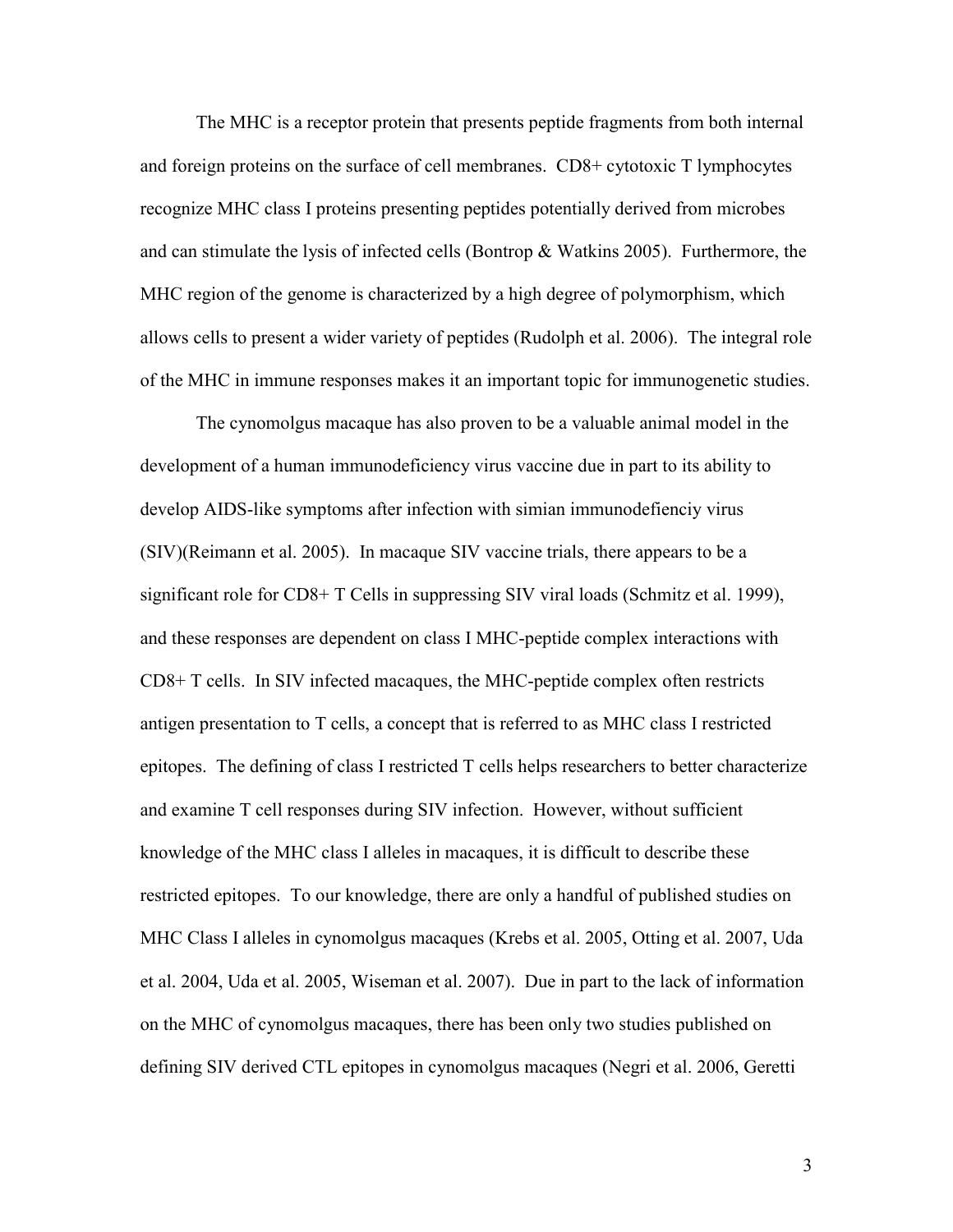et al. 1997). Thus, the characterization of MHC class I alleles in Indonesian cynomolgus macaques will progress the understanding of T cell responses in SIV research.

 Our lab recently identified that cynomolgus Macaques from the island of Marutius have uniquely simple MHC immunogenetics, making these animals useful as model organisms in immune response studies (Wiseman et al. 2007). It has been suggested that the cynomolgus macaques were introduced to Mauritius by European travelers approximately 400 years ago (Sussman and Tattersal 1986), and that the small colonizing population led to extensive allele sharing among Mauritian cynomolgus macaques in the polymorphic MHC loci (Krebs et al. 2005). The origin of these macaques may provide insight into the regional differences in the MHC between subpopulations of cynomolgus macaques, an observation that is often overlooked by researchers when chosing animals for their studies. Recent analysis of mitochondrial and Y-chromosomal DNA suggests that the most probable origin of Mauritian macaques is Java or Sumatra (Tosi & Coke, 2006).

We hypothesized that due to a common ancestry, Mauritian and Indonesian cynomolgus macaques would share MHC class I alleles. To test this hypothesis, we characterized 48 full length MHC Class I alleles in cynomolgus macaques of Indonesian origin. Through cloning and sequencing methods, we found three alleles that were shared between Indonesian and Mauritian cynomolgus macaques. Furthermore, PCR-SSP genotyping revealed a more extensive sharing of the alleles,  $Mafa-B*4501$  and  $Mafa-B*5101$ , both of which are found in 15% of Mauritian cynomolgus macaques according to STR data. This study provides further evidence that Mauritian cynomolgus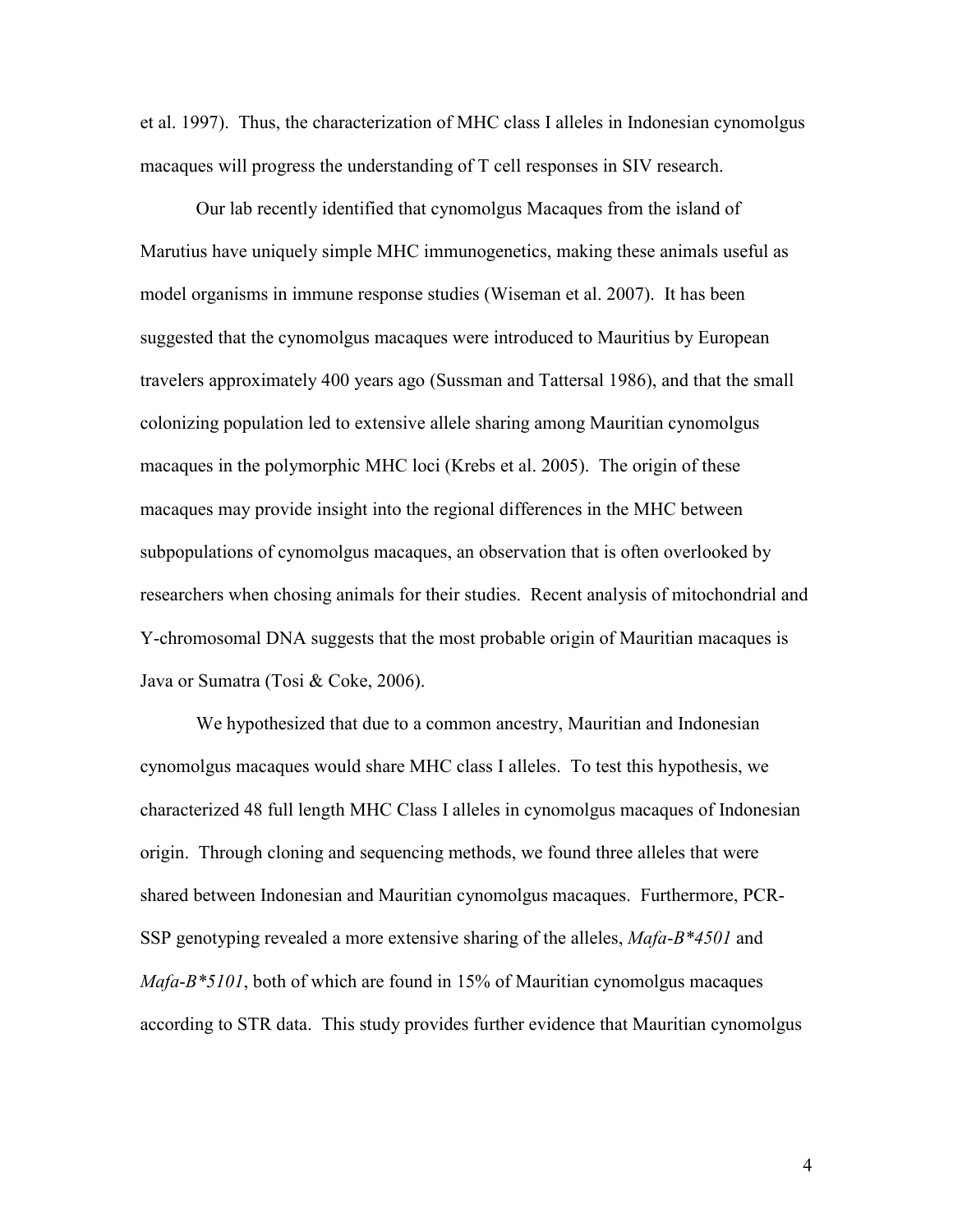macaques most likely originated in Indonesia in addition to providing researchers with the means to more efficiently study immune responses in cynomolgus macaques.

### Materials and Methods

RNA was isolated from the processed blood via magnetic particles using the Roche Magnapure kit. cDNA was generated using the Invitrogen Superscript 3 Kit. The MHC alleles were amplified from the cDNA using PCR with primers specific for conserved sequences just outside the MHC region. The PCR products were gel purified, and the excised bands purified using the Qiagen Qiaquick PCR Gel Extraction kit. The blunt purified PCR product was ligated into pcr-BLUNT vectors using the Invitrogen Zero Blunt Cloning kit, and the plasmids were transformed into E. coli via heat shock. The E. coli containing complete plasmids are selected for by growing the E. coli on LB Agar plates with 50 µg/mL kanamycin.

 After the transformation, bacteria was plated on LB Agar plates with kanamycin, and incubated for 17 to 24 hours. Following the incubation, the colonies were picked and grown in Circle Grow with kanamycin for 17 to 24 hours. The plasmid was then vacuum purified using the Perfectprep Plasmid 96 Vac, Direct Bind kit. A restriction digest was performed using the EcoRI restriction enzyme, and the digested DNA appeared as two bands when run on a 1.3% agarose gel with the insert around 800-900 bp and the vector around 3.5 Kb. 96 clones with correct inserts were sequenced from each animal, 48 MHC class I A clones, and 48 MHC Class I B clones.

 When sequencing the MHC clones, four primers were utilized. Two of the primers, M13 and T7, are located in the vector. Additionally, both consensus forward and reverse internal primers were used. Sequencing reactions will be performed with the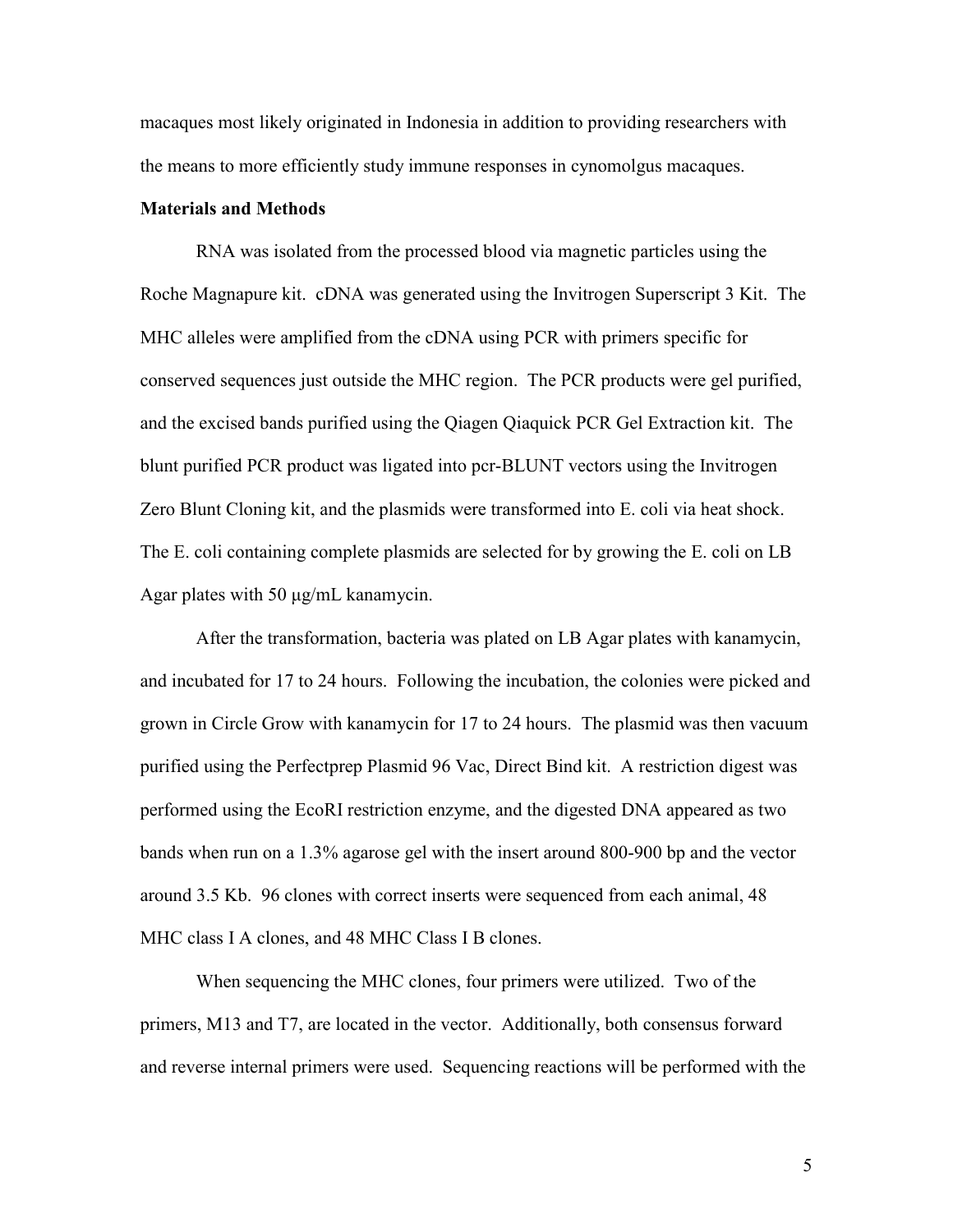DYEnamic ET Terminator Cycle Sequencing Kit. Sequences were run on an ABI 3730 DNA Analyzer, and analyzed with CodonCode.

Sequence-specific PCR assays for the Mafa-B\*4501, Mafa-B\*5101, and Mafa- $B*1201$  alleles were designed using MegAlign software (DNASTAR, Madison, WI) and Primer3 (v. 0.4.0). The primers were optimized for use with the Amplitaq Gold PCR Master Mix at  $5 \mu$ M. A set of positive control primers designed to bind non-specifically to the MHC locus was run simultaneously with identical conditions. Samples were run on MJ Research PTC-225 thermocyclers at 96°C for 5 min; 30 cycles of 94 °C for 30s, 65°C for 45s, 72°C for 45s; and a final extension at 72° for 10 min. All primers were designed to have an optimal annealing temperature of 65 ˚C. PCR products were resolved on a 1.8% agarose gel and visualized with SYBR Safe DNA gel stain (Invitrogen, Eugene, OR).

### Results and Discussion

 After completing the cloning and sequencing of 11 Indonesian cynomolgus macaques, we characterized 48 full length MHC Class I alleles. To better understand the MHC in these animals, we chose to characterize alleles from animals from various regions of Indonesia, including Jakarta, Tinjil Island and Sumatra. Of these 48 alleles, 41 were classified as novel according to MHC class I sequences available in Genbank. These alleles are represented in Table 1. Due to the lack of MHC class I alleles reported for Indonesian cynomolgus macaques, we expected to find that a large fraction of our alleles would be novel. Approximately 85% of our characterized alleles were determined to be unique, confirming this prediction.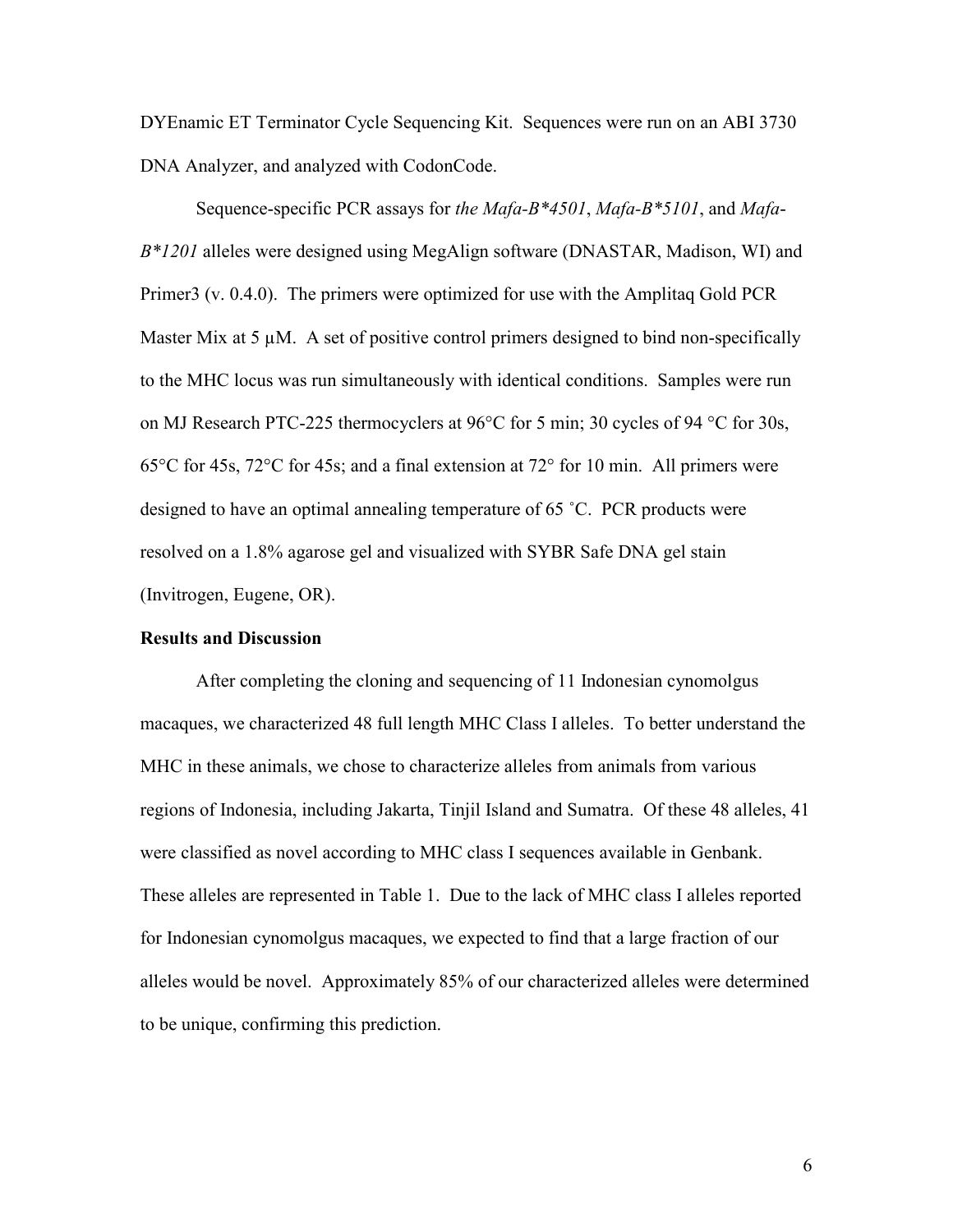Of the seven previously identified alleles, three were identified as identical to alleles found in Mauritian origin cynomolgus macaques (Mafa-B\*120101, Mafa-B\*4501 and Mafa-B\*5101) (Krebs et al. 2005). Mafa-B\*4501 and Mafa-B\*5101 are found on a common haplotype that presents in 15% of Mauritian cynomolgus macaques. B\*1201 on the other hand, is found on a more rare Mauritian MHC haplotype, but has also been characterized in cynomolgus macaques of Malaysian origin. To examine the extent of sharing of these alleles between Mauritian and Indonesian macaques, PCR-SSP primers were designed in order to screen our entire cohort of 42 animals. The results indicate that of these 42 Indonesia animals, eight animals share  $Mafa-B*4501$ , three animals share Mafa- $B*5101$  and two animals share  $Mafa-B*1201$ . These results suggest that  $Mafa B*4501$  appears at a frequency of 19% and Mafa- $B*5101$  appears at a frequency of 7% in our representative sample of Indonesian animals. With our limited sample population, it is difficult to discover multiple alleles shared between Mauritian and Indonesian cynomolgus macaques. It is possible that a further investigation into the MHC genetics of Indonesian cynomolgus macaques will reveal additional allele sharing. However, our results still support the hypothesis proposed by Tosi and Coke that Mauritian and Indonesian cynomolgus macaques share a common ancestry.

 This study provides additional immunogenetic information for Indonesian cynomolgus macaques. With this data, researchers will be more capable of generating tools to more effectively study immune responses in cynomolgus macaques. In addition, the sharing of alleles between Mauritian and Indonesian cynomolgus macaques further supports the notion that Mauritian animals most likely originated from an Indonesian population.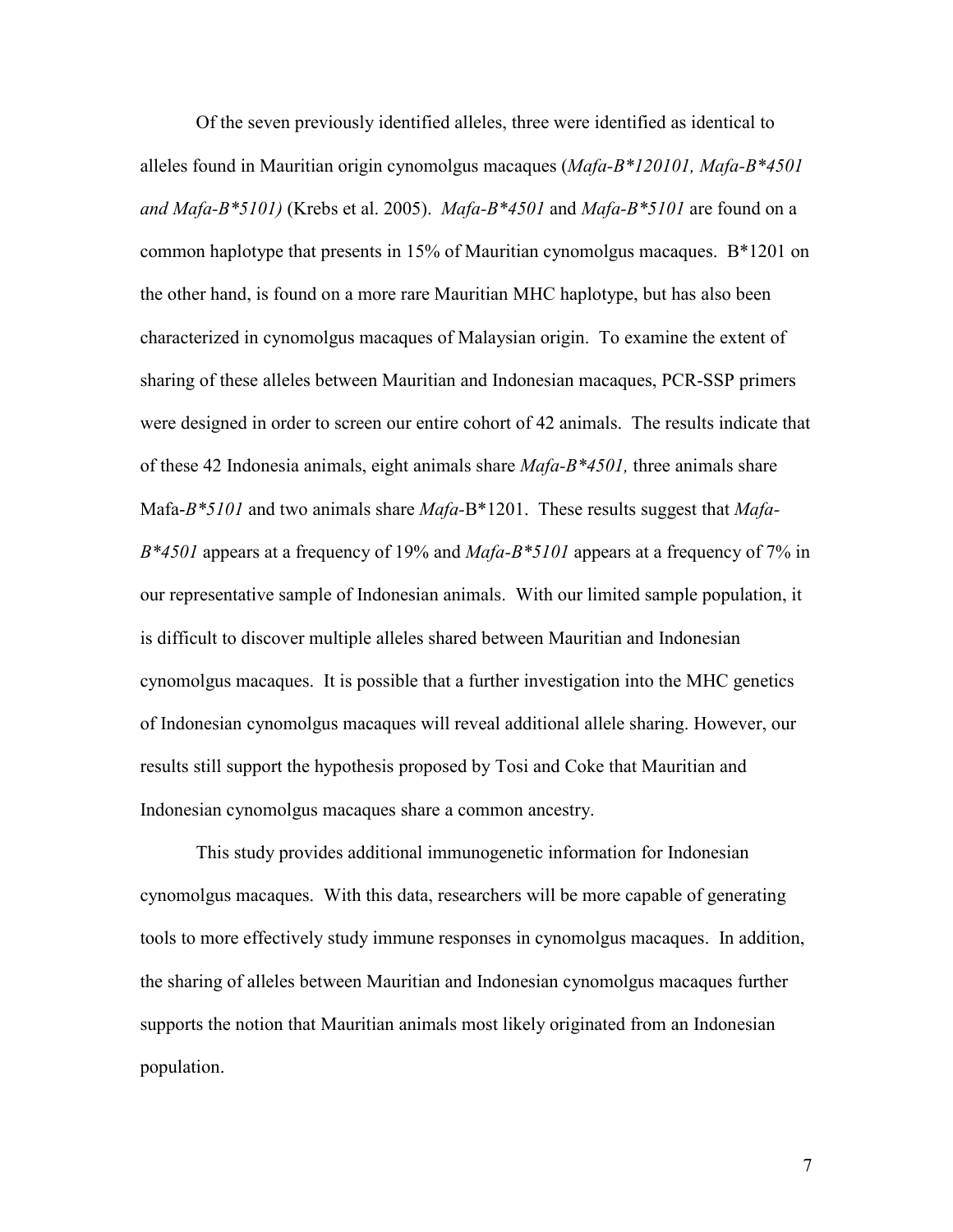| ICM allele name            | <b>ICM</b><br>Accession # | Reference animal             | Previously described<br>identical allele <sup>1</sup> |
|----------------------------|---------------------------|------------------------------|-------------------------------------------------------|
| Mafa-A alleles             |                           |                              |                                                       |
| Mafa-A1*060102             | EU203689                  | IN03 (02347)                 |                                                       |
| Mafa-A1*1002               | EU203687                  | IN02 (02326)                 | Mane-A*19 (pig-tail,                                  |
|                            |                           |                              | EF010520); Mafa-A1-1002                               |
|                            |                           |                              | (unknown cynomolgus,                                  |
|                            |                           |                              | AM295831); Mamu-A1*1001                               |
|                            |                           |                              | (Chinese rhesus, AM295894)                            |
| Mafa-A1*1004               | EU203706                  | CE19 (13659)                 |                                                       |
| Mafa-A1*1005               | EU203707                  | CE28 (13668)                 |                                                       |
| Mafa-A1*1006               | EU203699                  | IN12 (04146)                 |                                                       |
| Mafa-A1*1803               | EU203709                  | CE29 (13670)                 |                                                       |
| Mafa-A1*2202               | EU203696                  | IN07 (04132)                 | Mafa-A1*2202 (unknown                                 |
|                            |                           |                              | cynomolgus, AM295835)                                 |
| Mafa-A1*4103               | EU203713                  | CE16 (13655)                 |                                                       |
| Mafa-A1*6003               | EU203698                  | IN10 (04141)                 |                                                       |
| Mafa-A1*6202               | EU203711                  | CE12 (13651)                 |                                                       |
| Mafa-A1*6603               | EU203712<br>EU203708      | CD12 (13651)                 |                                                       |
| Mafa-A1*7001               |                           | CD28 (13668)                 | Mafa-A1*7001 (unknown<br>cynomolgus, AM295858)        |
| Mafa-A1*780102             | EU203685                  | IN01 (01095), IN02           |                                                       |
|                            |                           | (02326)                      |                                                       |
| Mafa-A1*7802               | EU203705                  | CE19 (13659)                 |                                                       |
| Mafa-A1*8701               | EU203710                  | CE29 (13670)                 |                                                       |
| Mafa-A1*8801               | EU203686                  | IN01 (01095)                 |                                                       |
| Mafa-A1*8901               | EU203697                  | IN10 (04141)                 |                                                       |
| Mafa-A1*9001               | EU203700                  | IN12 (04146)                 |                                                       |
| Mafa-A2*0532               | EU203688                  | IN03 (02347)                 |                                                       |
|                            |                           |                              |                                                       |
| Mafa-B alleles             |                           |                              |                                                       |
| Mafa-B*0302                | EU203720                  | CE29 (13670)                 |                                                       |
| Mafa-B*0702                | EU203704                  | IN12 (04146)                 |                                                       |
| Mafa-B*1201                | EU203690                  | IN03 (02347), IN10           | Mafa-B*12 (Malaysian and                              |
|                            |                           | (04141)                      | Mauritian cynomolgus,                                 |
| Mafa-B*1202                | EU203682                  | IN02 (02326)                 | AB195442)                                             |
| Mafa-B*3302                | EU046324                  | CE16 (13655), CE19           |                                                       |
|                            |                           | (13659)                      |                                                       |
| Mafa-B*4403                | EU203715                  | CE19 (13659)                 |                                                       |
| Mafa-B*4501                | EU203717                  | CE28 (13668)                 | Mafa-B*450101 (Mauritian                              |
|                            |                           |                              | cynomolgus, AY958143)                                 |
| Mafa-B*5002                | EU203693                  | IN03 (02347)                 |                                                       |
| Mafa-B*5101                | EU203718                  | CE28 (13668)                 | Mafa-B*510101 (Mauritian                              |
|                            |                           |                              | cynomolgus, AY958150)                                 |
| Mafa-B*5601                | EU203714                  | CE16 (13655)                 |                                                       |
| Mafa-B*5701                | EU203719                  | CD28 (13668)                 |                                                       |
| Mafa-B*5801                | EU203722                  | CE12 (13651)                 |                                                       |
| Mafa-B*5802                | EU203683                  | IN02 (02326)                 |                                                       |
| Mafa-B*5803                | EU203721                  | CE29 (13670)                 |                                                       |
| Mafa-B*5901                | EU203723                  | CE12 (13651)                 |                                                       |
| Mafa-B*6602<br>Mafa-B*6701 | EU203716<br>EU203724      | CE28 (13668)<br>CE12 (13651) |                                                       |
|                            |                           |                              |                                                       |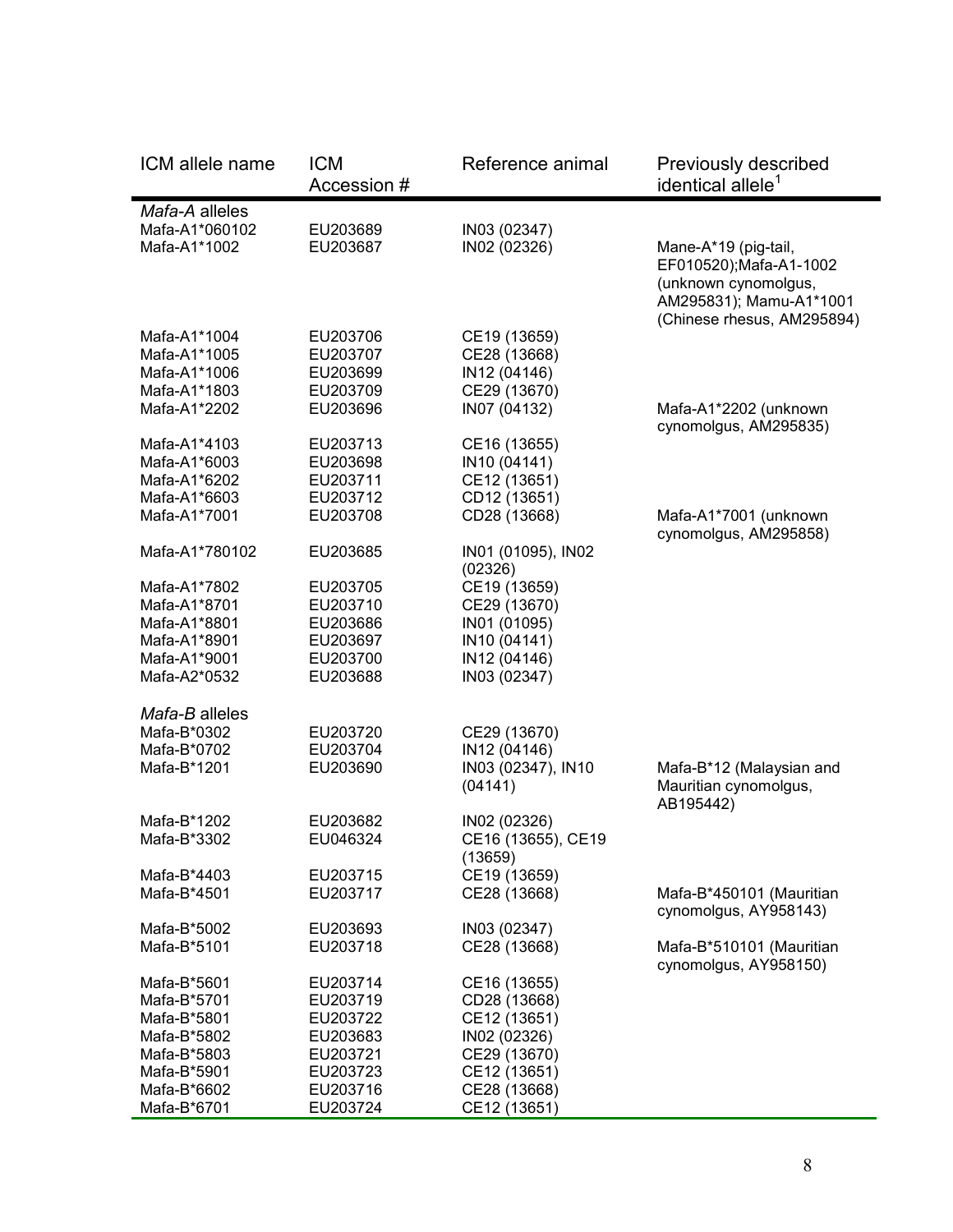| Mafa-B*6801 | EU203725 | CE12 (13651)       |                           |
|-------------|----------|--------------------|---------------------------|
| Mafa-B*6901 | EU203726 | CE16 (13655)       |                           |
| Mafa-B*7001 | EU203680 | IN01 (01095)       |                           |
| Mafa-B*7101 | EU203681 | IN02 (02326)       |                           |
| Mafa-B*7201 | EU203684 | IN02 (02326)       |                           |
| Mafa-B*7301 | EU203701 | IN07 (04132)       |                           |
| Mafa-B*7401 | EU203702 | IN07 (04132)       |                           |
| Mafa-B*7501 | EU203703 | IN12 (04146)       |                           |
| Mafa-B*7601 | EU203691 | IN03 (02347)       |                           |
| Mafa-B*7701 | EU203692 | IN03 (02347)       |                           |
| Mafa-B*7801 | EU203694 | IN03 (02347), CE28 |                           |
|             |          | (13668)            |                           |
| Mafa-B*7901 | EU203695 | IN03 (02347)       | Mamu-B*05 (Indian rhesus, |
|             |          |                    | U41827)                   |

Table 1 The allele name, as given by the Non-human Primate Immuno Polymorphism Database-MHC (IPD-MHC) nomenclature committee, and genbank accession number are described. The reference animal for each allele is listed as well as previously named alleles with identical sequences.



Figure 1 PCR-SSP results with illustrating allele sharing for *Mafa-B\*4501* and *Mafa-B\*5101* among Indonesian and Mauritian cynomolgus macaques. According to STR data (not shown), CR284 was included as a positive control Mauritian cynomolgus macaque having both Mafa-B\*4501 and Mafa-B\*5101. Similarly, CY0154 was included as a negative control Mauritian cynomolgus macaque lacking both alleles. A set of positive control primers designed to bind to a conserved area of the MHC region were included to confirm the validity of the cDNA.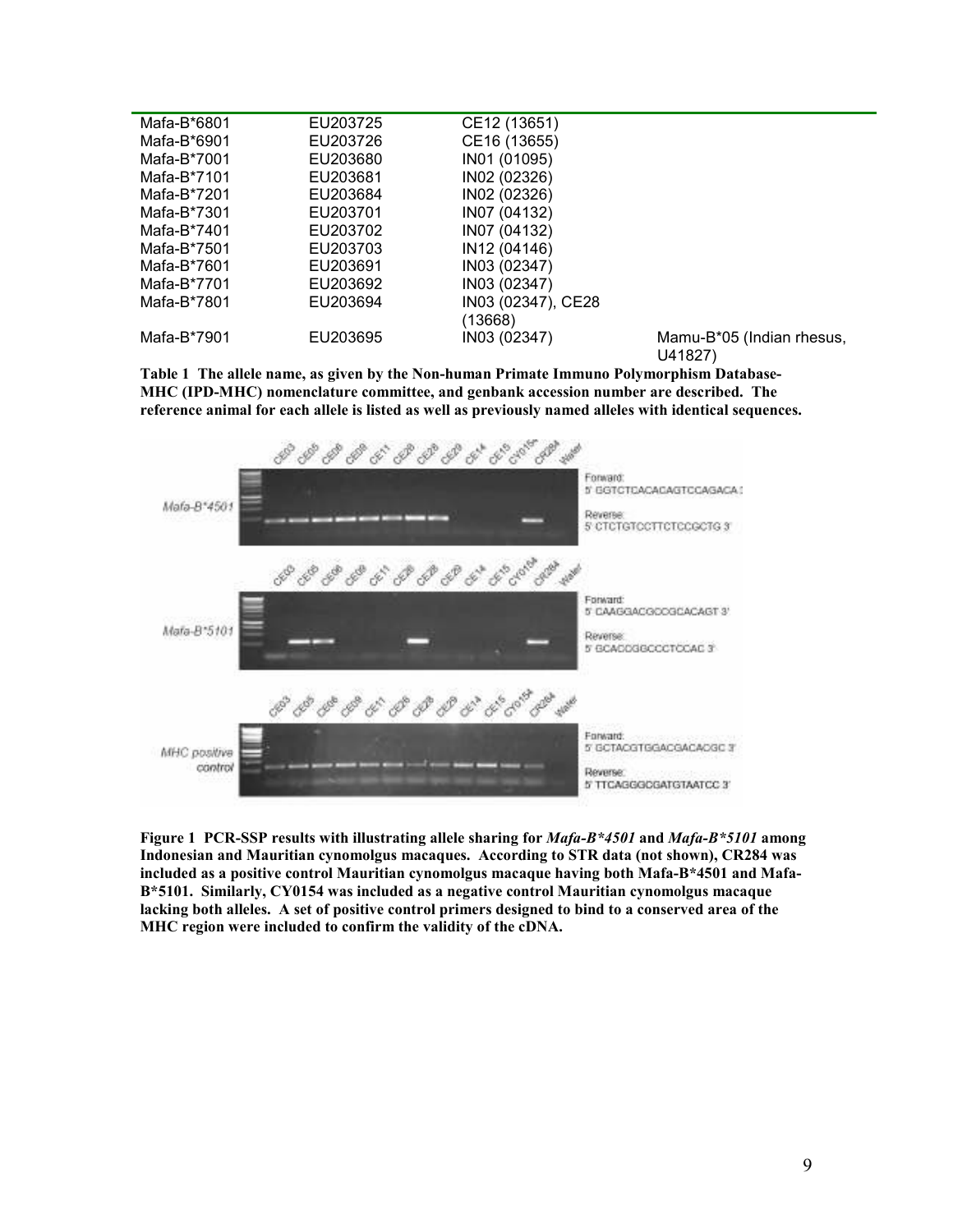#### References

- Bontrop, R. E., & Watkins, D. I. (2005). MHC polymorphism: AIDS susceptibility in non-human primates. Trends in Immunology, 26(4), 227-233.
- Geretti, A. M., Hulskotte, E. G., Dings, M. E., van Baalen, C. A., van Amerongen, G., & Osterhaus, A. D. (1997). CD8+ cytotoxic T lymphocytes of a cynomolgus macaque infected with simian immunodeficiency virus (SIV) mac32H-J5 recognize a nine amino acid epitope in SIV gag p26. The Journal of General Virology, 78 ( Pt 4)(Pt 4), 821-824.
- Krebs, K. C., Jin, Z., Rudersdorf, R., Hughes, A. L., & O'Connor, D. H. (2005). Unusually high frequency MHC class I alleles in mauritian origin cynomolgus macaques. Journal of Immunology (Baltimore, Md.: 1950), 175(8), 5230-5239.
- Lawler, J. V., Endy, T. P., Hensley, L. E., Garrison, A., Fritz, E. A., Lesar, M. et al. (2006). Cynomolgus macaque as an animal model for severe acute respiratory syndrome. PLoS Medicine, 3(5), e149 OP.
- Marshall, C. (2004, Monkeys for research: Much coveted, and hard to come by. New York Times,
- Negri, D. R., Borghi, M., Baroncelli, S., Macchia, I., Buffa, V., Sernicola, L. et al. (2006). Identification of a cytotoxic T-lymphocyte (CTL) epitope recognized by gag-specific CTLs in cynomolgus monkeys infected with simian/human immunodeficiency virus. The Journal of General Virology, 87(Pt 11), 3385-3392.
- Otting, N., de Vos-Rouweler, A. J., Heijmans, C. M., de Groot, N. G., Doxiadis, G. G., & Bontrop, R. E. (2007). MHC class I A region diversity and polymorphism in macaque species. Immunogenetics, 59(5), 367-375.
- Reimann, K. A., Parker, R. A., Seaman, M. S., Beaudry, K., Beddall, M., Peterson, L. et al. (2005). Pathogenicity of simian-human immunodeficiency virus SHIV-89.6P and SIVmac is attenuated in cynomolgus macaques and associated with early T-lymphocyte responses. Journal of Virology, 79(14), 8878-8885.
- Rudolph, M. G., Stanfield, R. L., & Wilson, I. A. (2006). How TCRs bind MHCs, peptides, and coreceptors. Annual Review of Immunology, 24, 419-466.
- Schmitz, J. E., Kuroda, M. J., Santra, S., Sasseville, V. G., Simon, M. A., Lifton, M. A. et al. (1999). Control of viremia in simian immunodeficiency virus infection by CD8+ lymphocytes. Science (New York, N.Y.), 283(5403), 857-860.
- Sussman, R. & Tattersall, I. (1986) Distribution, Abundance, and Putative Ecological Strategy of Macaca Fascicularis on the Island of Mauritius, Southwestern Indian Ocean. Folia Primatology 46: 28-43